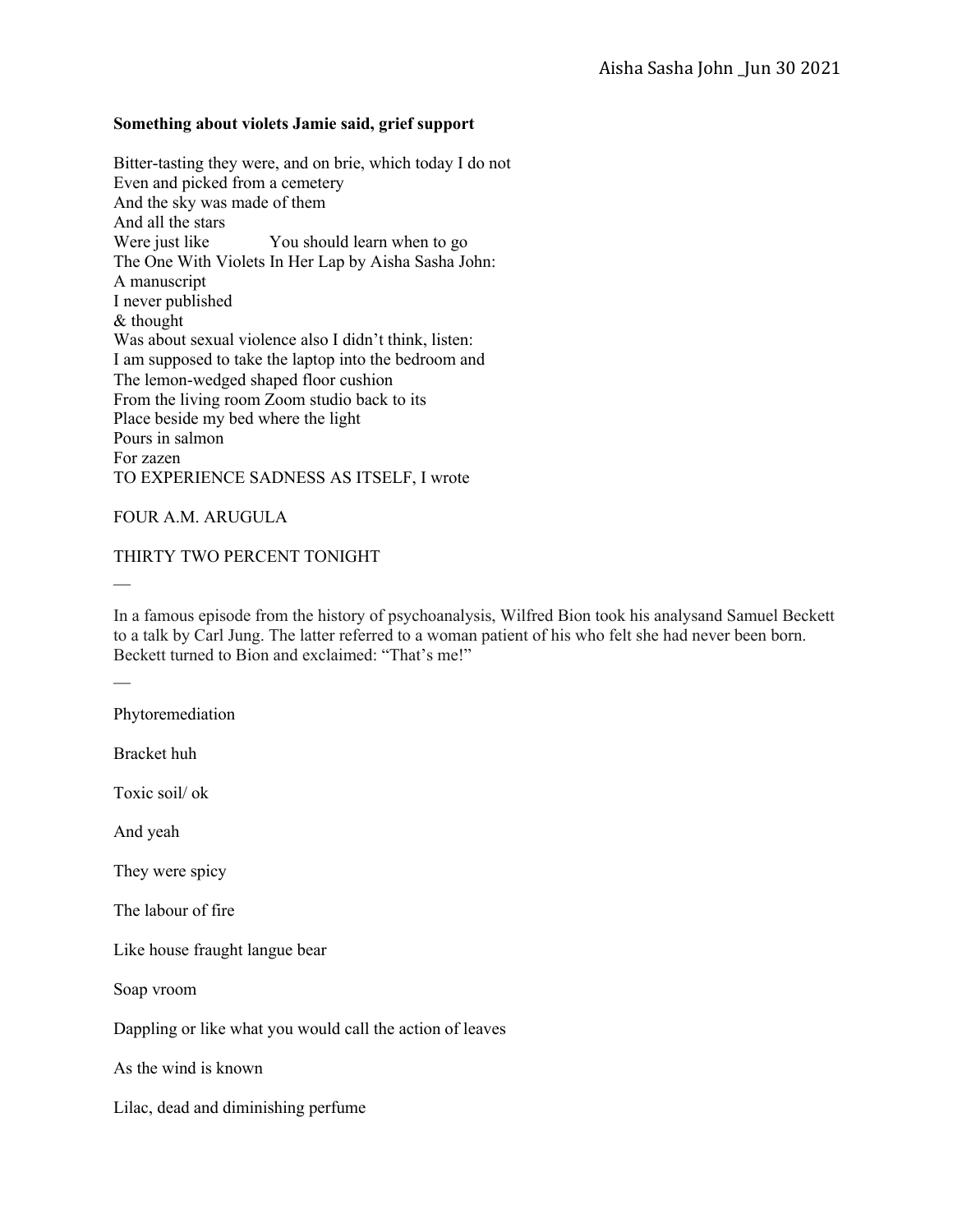I have ripped them from their branches The permission For me the question of curse is why A tangled, humping cedar and dry, one of the lesions ends in a Stump And is that sage on velvet? Peeling paint: are drawn people Dutch? This is purple And that is grey This is lilac And that is slate Ultimately it is It is separate I was told you could right someone's name on a piece of paper and put it in the freezer We are talking about And all the clouds were just like little fish You should yes Learn when to But how did they get crossed? A person guides five trunks into the shape of persons roiling Animate arcana let's talk about that dog: "I eat Dutch children" I told Alexa I refuse to learn a single other European language least of all the goofy ones Okay, brine. Okay three stunts I mean stumps Speaking of grief who cut them? And why is the tree so dry?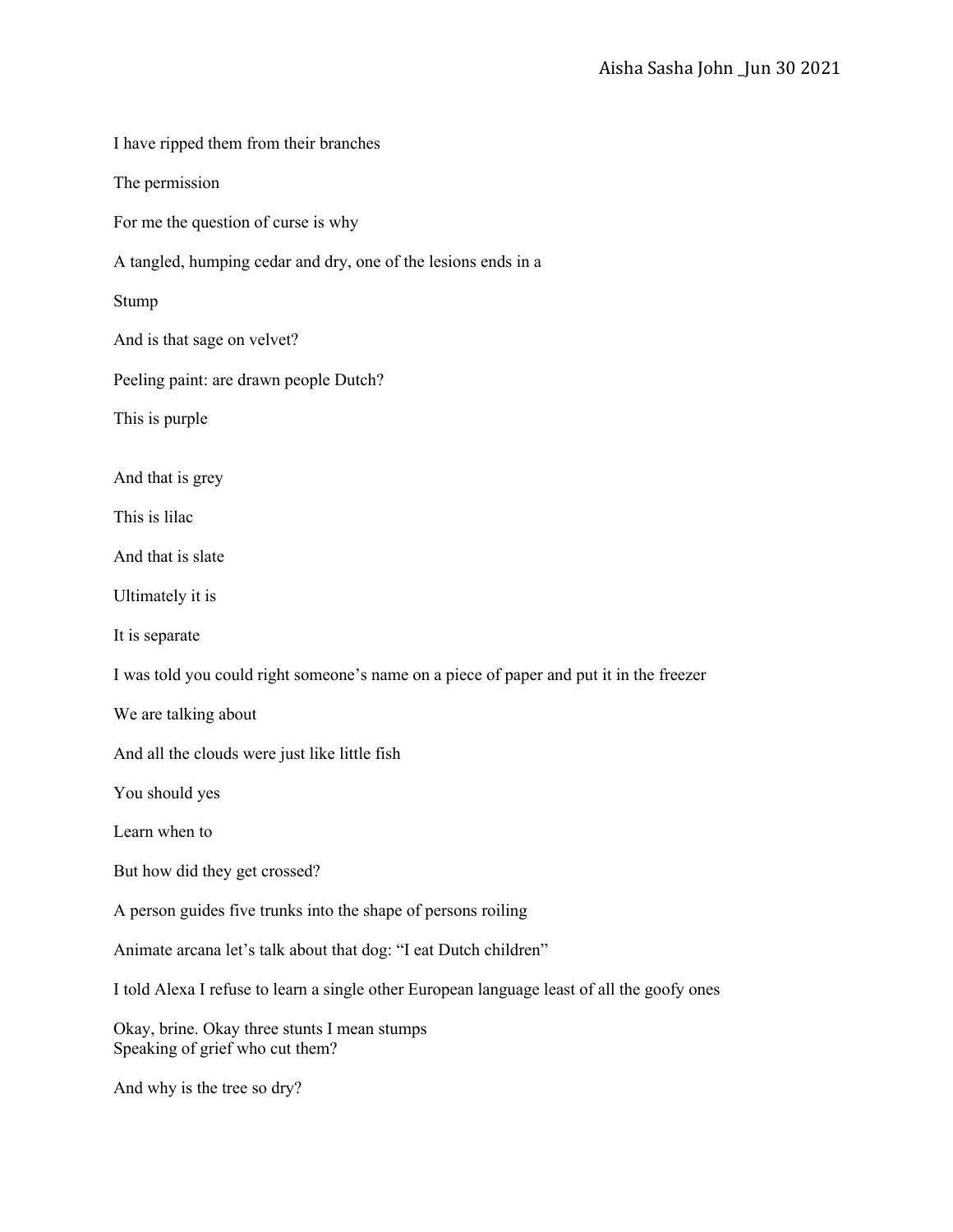FYI the ace of wands and knight of swords, Jamie

Winnicott makes similar reference to a woman analysand "near to the end of a long analysis": "She contains no true experiences," he writes, "She has no past. She starts with 50 years of wasted life, but at last she feels real, and therefore she now wants to live."

 $\mathcal{L}$ 

A teaching which Reb Zale translated into this image: "You think it is the bird which is free. Wrong: it is the flower." And Reb Elat into this motto: "Love your ties to their last splendor, and you will be free."

 $\mathcal{L}=\mathcal{L}$ 

The last time I was flowered I got cut

I guess I have to find what is hidden pertaining to housekeeping and dance And that I asked and asked and asked That I went into the wilderness alone and both of you were seeing me there And both of you were watching me in the wilderness As a centaur it is painful to be witnessed feeding Or wanting to eat Or whenever I encounter my appetite And the not knowing remains most intimate To risk extra words in your aphorism Beeswax oozing past an untended edge

The anthropologist vs the ethnobotanist Which white man is more annoying

Spelling ayahuasca

He purged purple phosphorous and scorpions

Imbibe ward provide protect And there definitely has to be a drum There has to be, there has to be, there has to be a drum

Like how you hold your carpet Curled into itself in a turquoise tarp I think you could go and You could go and look at that What it is is that you could actually be more selfish Until you don't have to and then you stop?

We decided against a curse.

 $\overline{\phantom{a}}$ 

In the bowl, it's Gesig's *hands*. With the seeds, it's my *hands*.

We created a *spell with plants for wakefulness and truthtelling* -- things that were common like mint and coffee were some of the ingredients as well as things a little less common.